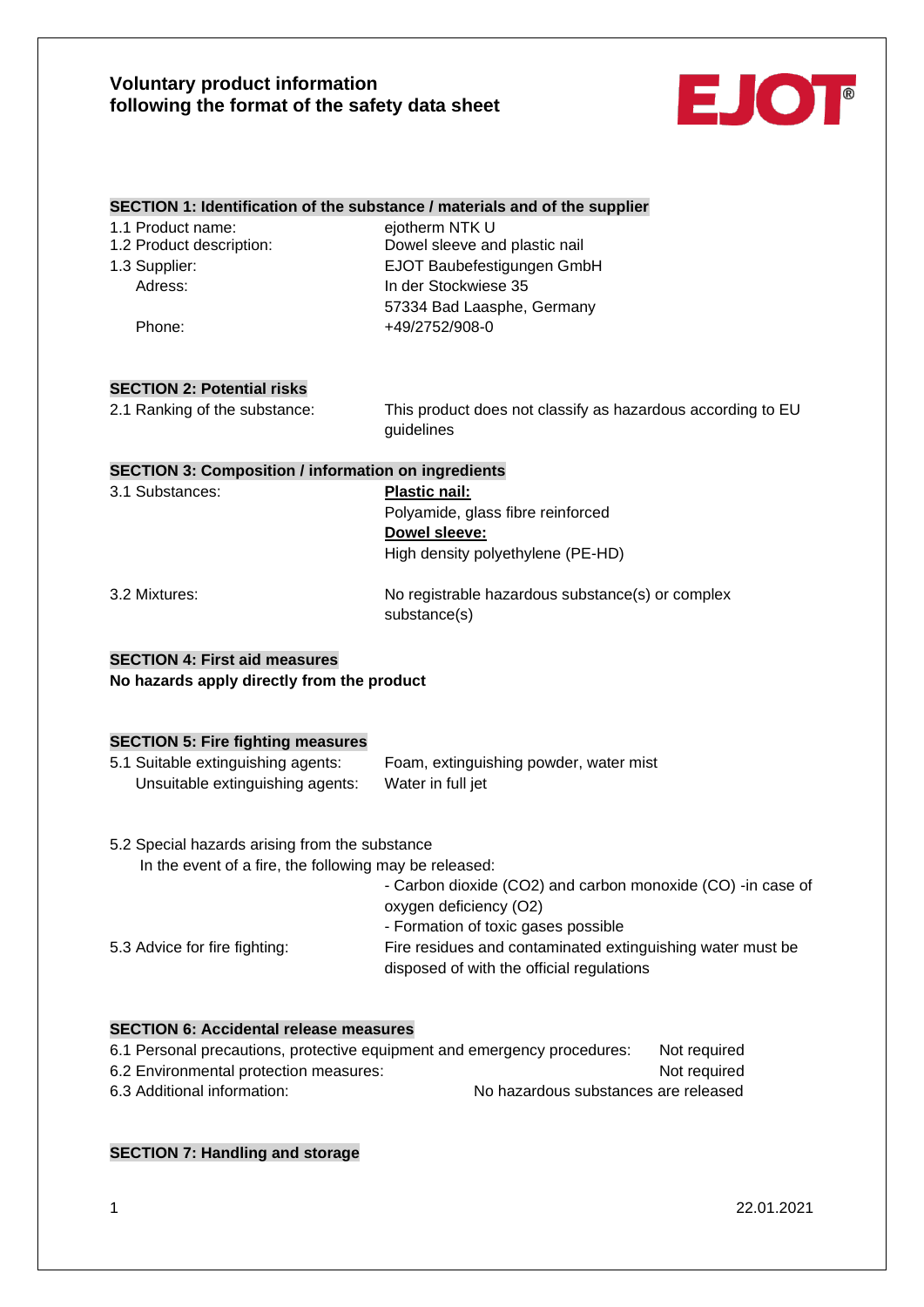

7.2 Conditions for safe storage taking incompatibilities into account: Protect from heat and direct

sunlight. Dry storage

## **SECTION 8: Exposure control and limitation / personal protective equipment**

- 8.1 Parameters to be monitored: None 8.2 Limitation and monitoring of exposure: None 8.3 Personal protective equipment: None
- 

## **SECTION 9: Physical and chemical properties**

9.1 Information on the basic physical and chemical properties of the dowel sleeve, overmoulding and plastic nail

| Form:   | Granulate, solid                          |
|---------|-------------------------------------------|
| Colour: | different, customer dependend             |
| Scent:  | almost odourless, typical of paraffin wax |

## 9.1.1 Additional information

| -Melting point/melting range:         | 130 - 240°C                      |
|---------------------------------------|----------------------------------|
| -boiling point/boiling range:         | Not applicable                   |
| -Flash point:                         | Not applicable                   |
| -Self-ignitability:                   | The product is not self-igniting |
| -Explosion hazard:                    | The product is not explosive     |
| -Solubility / Miscibility with Water: | Insoluble                        |

### **SECTION 10: Stability and reactivity**

| 10.1 Stability:              | The product is stable under normal handling                                                                   |
|------------------------------|---------------------------------------------------------------------------------------------------------------|
| 10.2 Conditions to avoid:    | Excessive heat, direct sunlight                                                                               |
| 10.5 Incompatible materials: | No incompatibility known                                                                                      |
|                              | 40.0 lists and the state of the state of the Microsoft and the state of the state of the late in the state of |

10.6 Hazardous decomposition products: No dangerous decomposition products known at room

#### temperature

# **SECTION 11: Toxicological information**

11.1 Information on toxicological effects:

| Acute toxicity:                       | None                                                                                                                                                     |
|---------------------------------------|----------------------------------------------------------------------------------------------------------------------------------------------------------|
| Primary irritant effect:              |                                                                                                                                                          |
| -on skin                              | No irritant effect                                                                                                                                       |
| -on eye                               | No irritant effect                                                                                                                                       |
| Sensitisation:                        | No sensitising effect known                                                                                                                              |
| Additional toxicological information: | According to our experience and the information available to us,<br>the product does not cause any harmful effects when handled<br>and used as intended. |

## **SECTION 12: Environmental information**

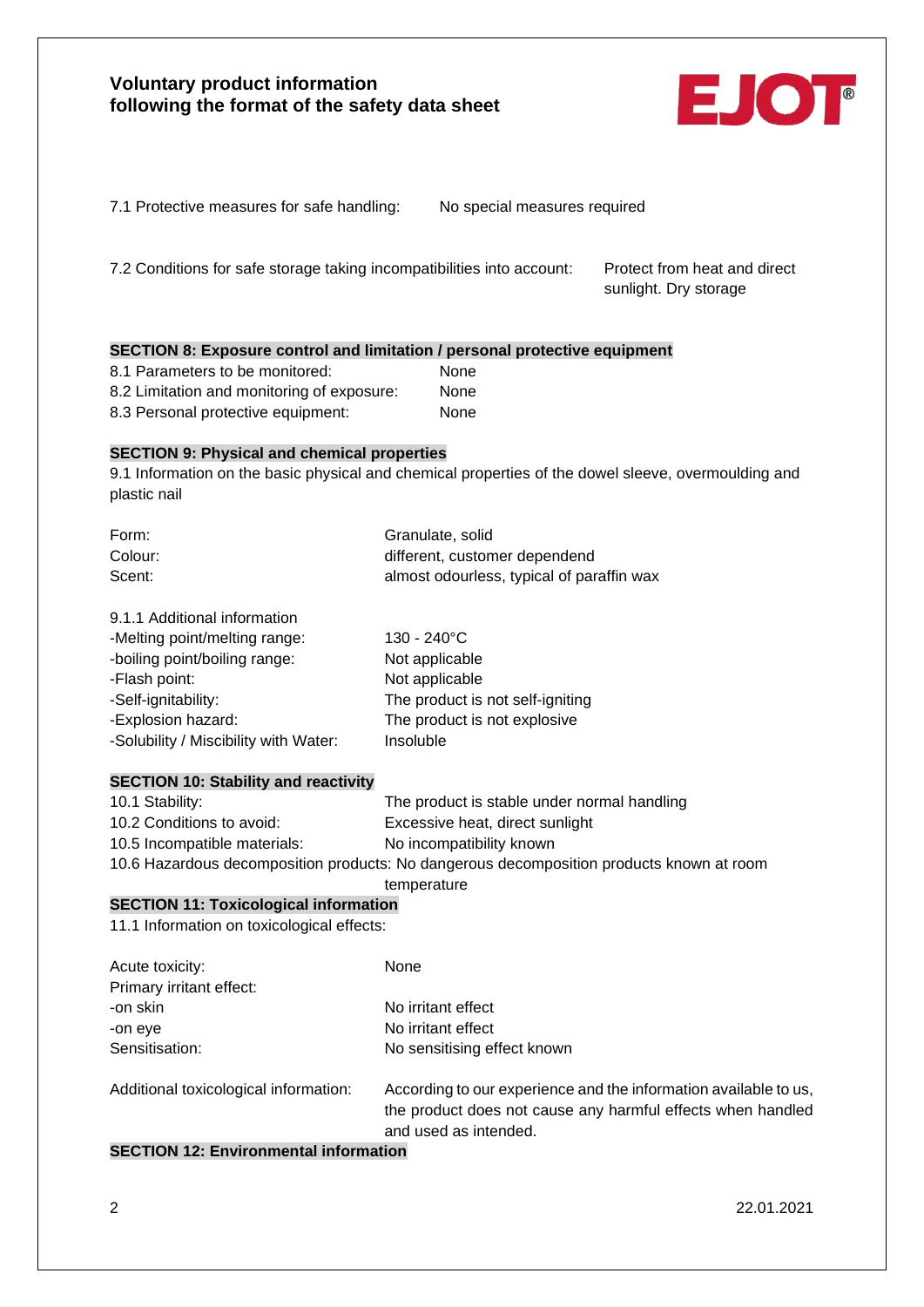

| 12.1 Ecotoxicity:<br>12.2 Data on elimination (persistence and degradability):<br>12.3 Behaviour in environmental compartments: |                                                                                                                       | Not specified<br>Not specified<br>Not specified                                                                               |
|---------------------------------------------------------------------------------------------------------------------------------|-----------------------------------------------------------------------------------------------------------------------|-------------------------------------------------------------------------------------------------------------------------------|
| 12.4 Mobility and bioaccumulation potential:                                                                                    |                                                                                                                       | No dangerous bioaccumulation occurs                                                                                           |
| 12.5 Stability and degradability:                                                                                               | Insoluble in water.                                                                                                   | The substance has no harmful effects on the environment, in<br>nature as a foreign substance with very slow biodegradability. |
| 12.6 General information:                                                                                                       | effects on aquatic and terrestrial organisms.                                                                         | The product is not toxic, but small particles may have physical                                                               |
| 12.7 Results of PBT-Evaluation:                                                                                                 | Not specified                                                                                                         |                                                                                                                               |
| 12.8 Other negative effects:                                                                                                    |                                                                                                                       | The product is not considered harmful or dangerous.                                                                           |
| <b>SECTION 13: Disposal instructions</b><br>13.1 Waste treatment process:                                                       | Contact waste exchanges about recycling.<br>Contact manufacturer for recycling.<br>Can be reused after refurbishment. |                                                                                                                               |
| 13.2 European Waste Catalogue (EAK, EWC, CED)                                                                                   | 070213 Plastic waste from (MFSU) of plastics                                                                          |                                                                                                                               |
| 13.3 Uncleaned packaging:                                                                                                       | See waste treatment process                                                                                           |                                                                                                                               |
| 13.4 Recommendation:                                                                                                            | Management Act.                                                                                                       | The packaging is recycled in accordance with the Waste                                                                        |

#### **SECTION 14: Transport information**

14.1 Special precautions for the user: the product is not classified as hazardous according to national and international regulations

#### **SECTION 15: Legal provisions**

15.1 Safety, health and environmental regulations / This product does not require a safety data specific legislation for the substance or mixture: sheet according to Article 31 of the REACH

Regulation.

## **SECTION 16: Other information**